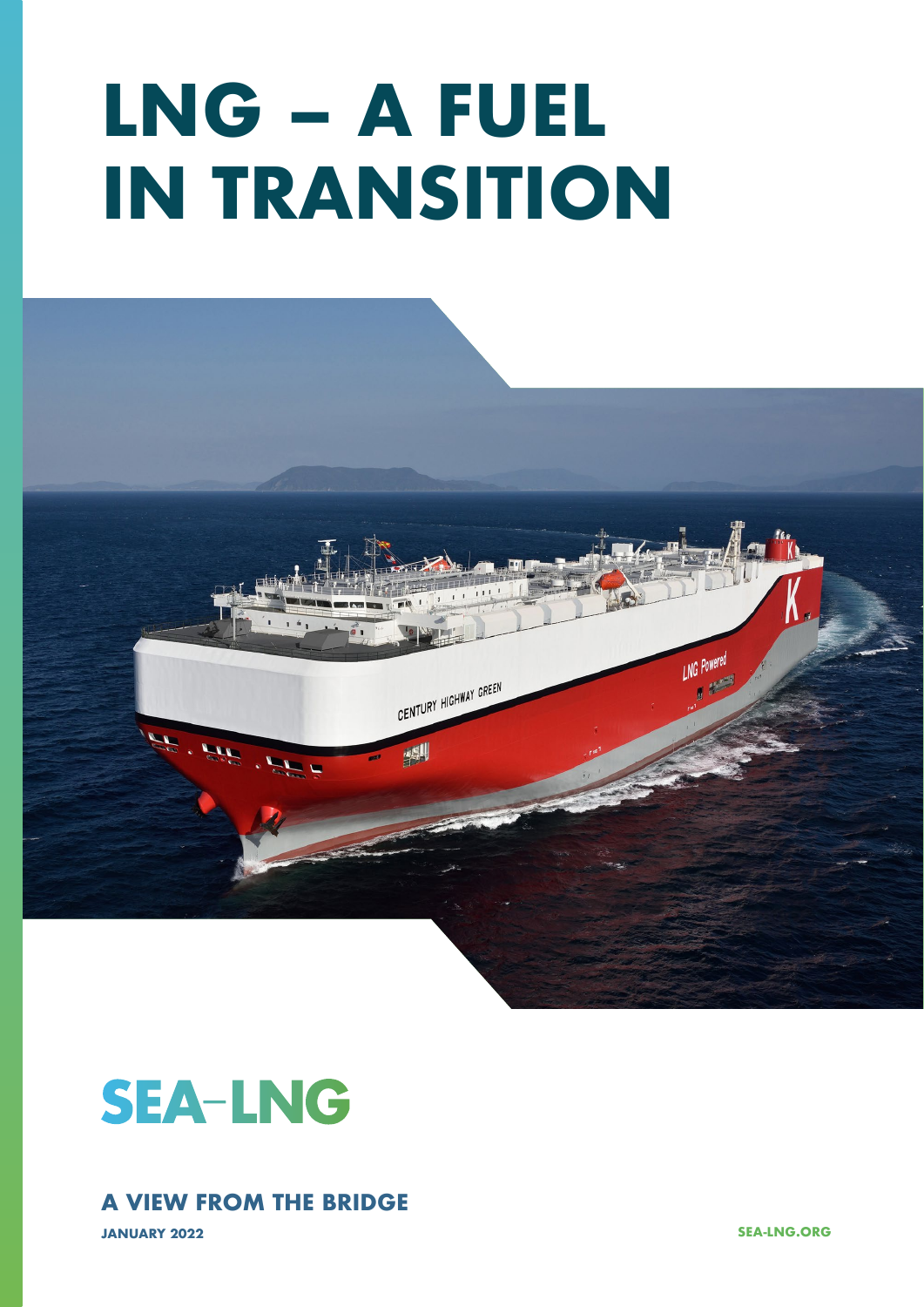## **LNG - TRANSFORMING THE GLOBAL SHIPPING INDUSTRY**

**2021 was a year of dramatic progress and growth for LNG (Liquefied Natural Gas) as a marine fuel and its pathway to decarbonisation. Orders for LNG-fuelled vessels hit record levels while the bunkering infrastructure continued to expand at pace.** 

There was significant progress on increasing production of bioLNG and renewable synthetic LNG. LNG vessels will maintain value as shipping moves towards a net-zero future. LNG is indeed a fuel in transition and leading the move to a cleaner future for the deep-sea maritime industry.

## **"**

**Doing nothing today is wrong. Do not let the good be lost in the search for the best.**

Svein Steimler, President and CEO, NYK Group Europe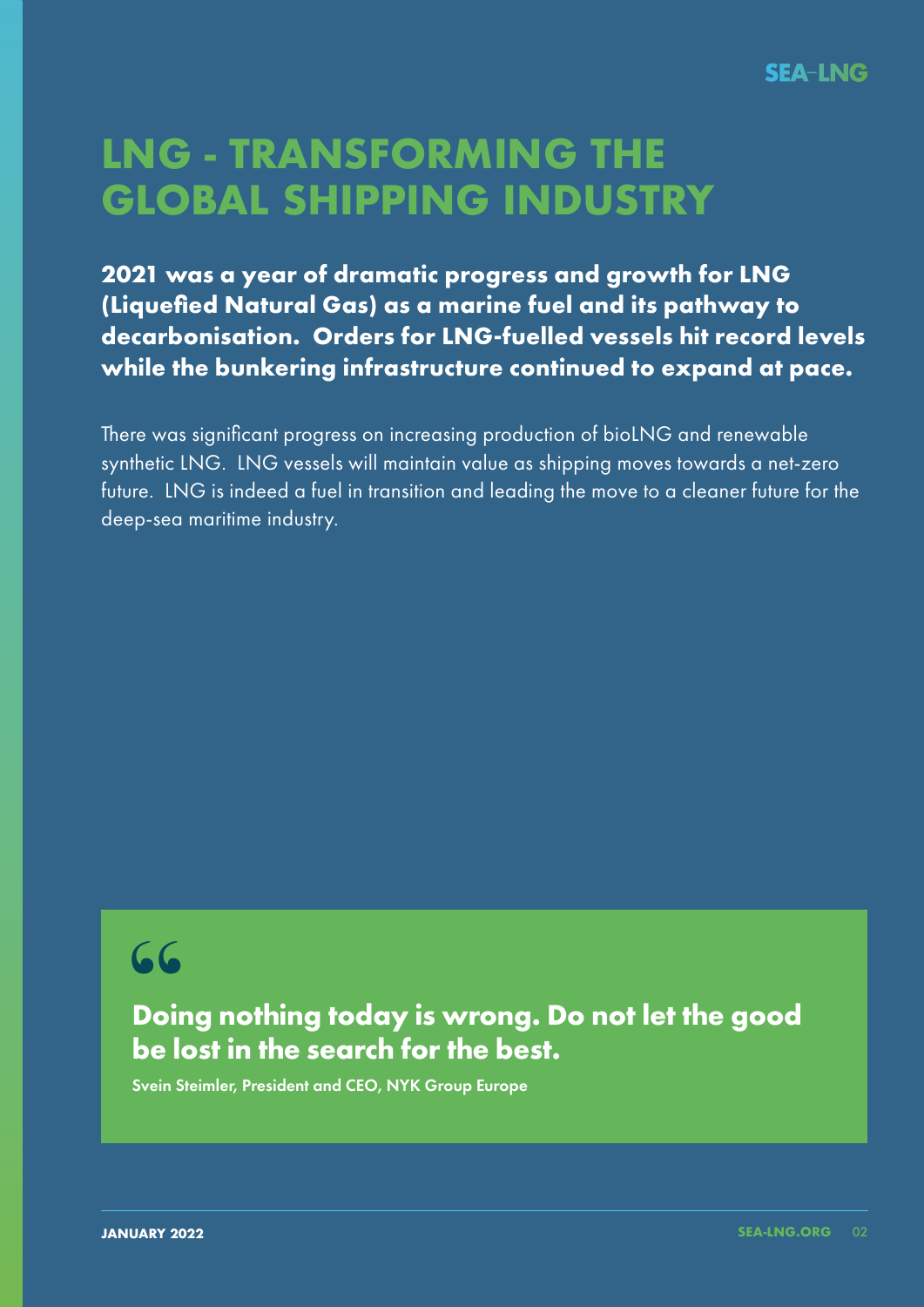## **2021: A RECORD YEAR FOR NEWBUILDINGS**



### **LNG-fuelled vessels**

**Since our last review in January 2021, the volume of LNG-fuelled newbuilding orders has accelerated dramatically to approach 30% of gross tonnage ordered according to Clarksons. For some segments, such as the ultra-large container vessels which underpin the global trading system, more than 50% of the order book is either LNG-fuelled or LNG-ready.** 

It is noteworthy that orders for LNG-fuelled container liners increased five-fold since January 2020. It is anticipated that over 90% of the new Pure Car and Truck Carriers (PCTC) that will enter the market in the coming years will be LNG dual fuel (DF). Tankers and bulkers are also following suit, with increases of seven-fold and two-fold, respectively, over the 18-month period. Gibson highlighted that almost a quarter of tanker orders are LNG-fuelled: twenty Very Large Crude Carriers, 41 Aframax/Long Range product tanker and two Suezmax tankers plus forty LNG-ready tankers.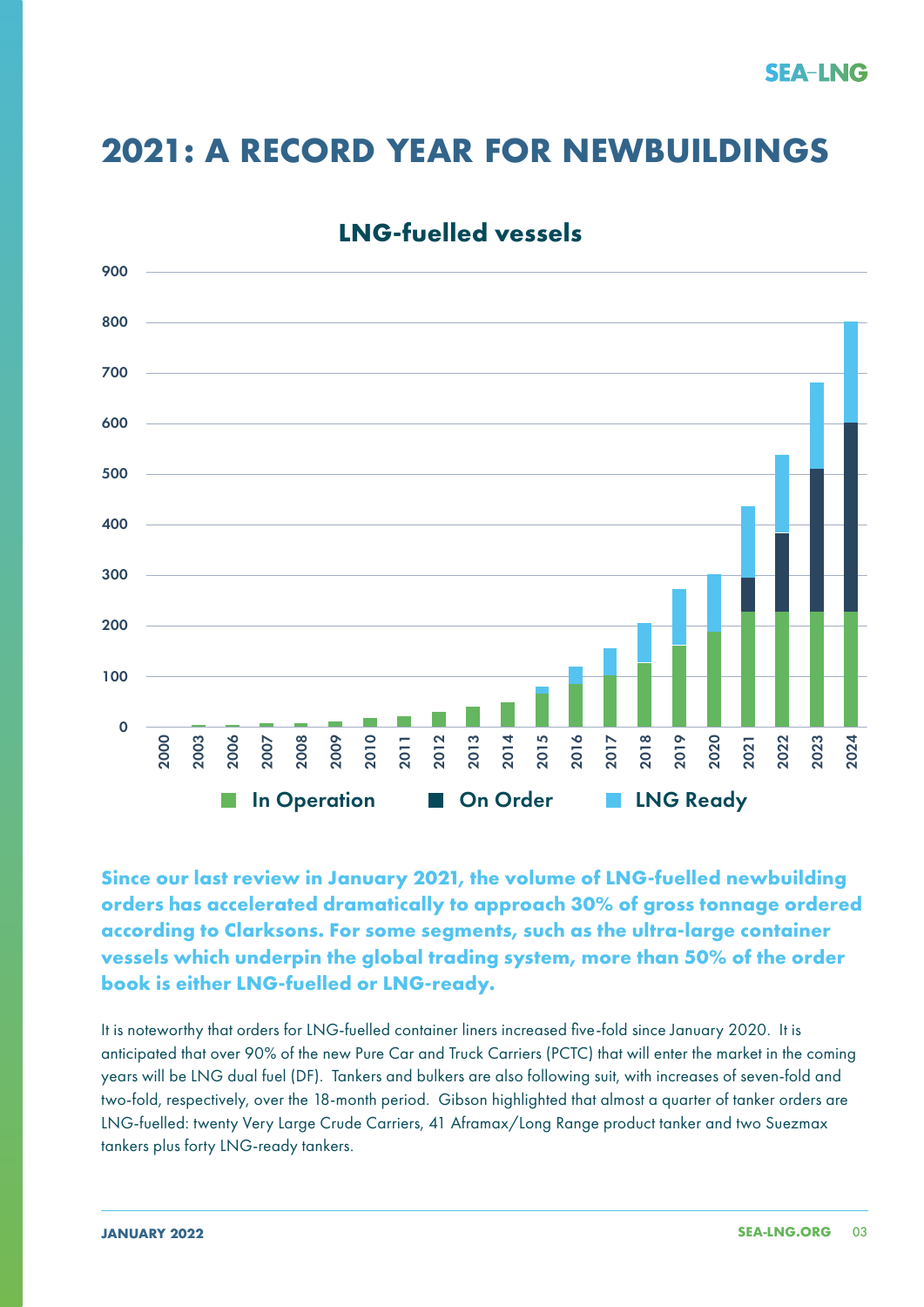

### **2021 marked exponential growth in LNG-fuelled deep sea-vessel orders, with more than a dozen operators announcing multi-vessel orders over the year:**

- CMA CGM welcomed nine new container vessels to its fleet in 2021<sup>1</sup> and ordered another ten with KSOE.<sup>2</sup> Zim chartered ten more,<sup>3</sup> while Hapag Lloyd ordered six container ships.<sup>4</sup> MSC joined these liner companies investing in LNG by announcing fuelling switches to LNG for newbuildings on order in China.<sup>5</sup>
	- Mitsui OSK Lines, NYK Line, K Line<sup>6</sup> and Langh Ship<sup>7</sup> all announced orders for LNG-fuelled bulk carriers.
- UECC launched an additional three car carriers, these also featured combined LNG-battery propulsion,<sup>8</sup> and Volkswagen will bring four new LNG-fuelled car carriers into service in 2023.<sup>9</sup> K Line<sup>10</sup> and NYK have orders for eight and twelve dual-fuelled PCTCs respectively. NYK announced that their LNG-fuelled PCTC fleet will approach 40 vessels by the later part of this decade.<sup>11</sup> While placing an order for four LNG-fuelled PCTCs, MOL announced it wants a 90-strong fleet of LNG-fuelled vessels by 2030.12 Wallenius also ordered two LNG-powered car carriers with options for four more in addition to the two LNG PCTC vessels ordered by Wallenius SOL, its joint venture company with Swedish Orient Linien.<sup>13</sup>
- In the passenger world, Brittany Ferries<sup>14</sup> and TT Line<sup>15</sup> both ordered two LNG-fuelled ferries, while P&O Cruises' *Iona* made its maiden LNG-fuelled voyage,<sup>16</sup> and both AIDA and Costa Cruises took delivery of their second LNG-fuelled vessels, AIDAcosma and the *Costa Toscana*, 17 respectively.

**The rapidly growing order book for LNG-fuelled vessels demonstrates that increasing numbers of ship owners and operators understand that the LNG pathway is clear and well defined.** 

**Assets that come online today will be a part of a net-zero shipping future because they will be able to operate on bioLNG and renewable synthetic LNG without costly retrofit.**

## **"**

**LNG is a proven, compliant, and immediately viable solution to reduce shipping greenhouse gas emissions. Flexibility is the name of the game and that's what we have by choosing LNG.**

Glenn Edvardsen, CEO, UECC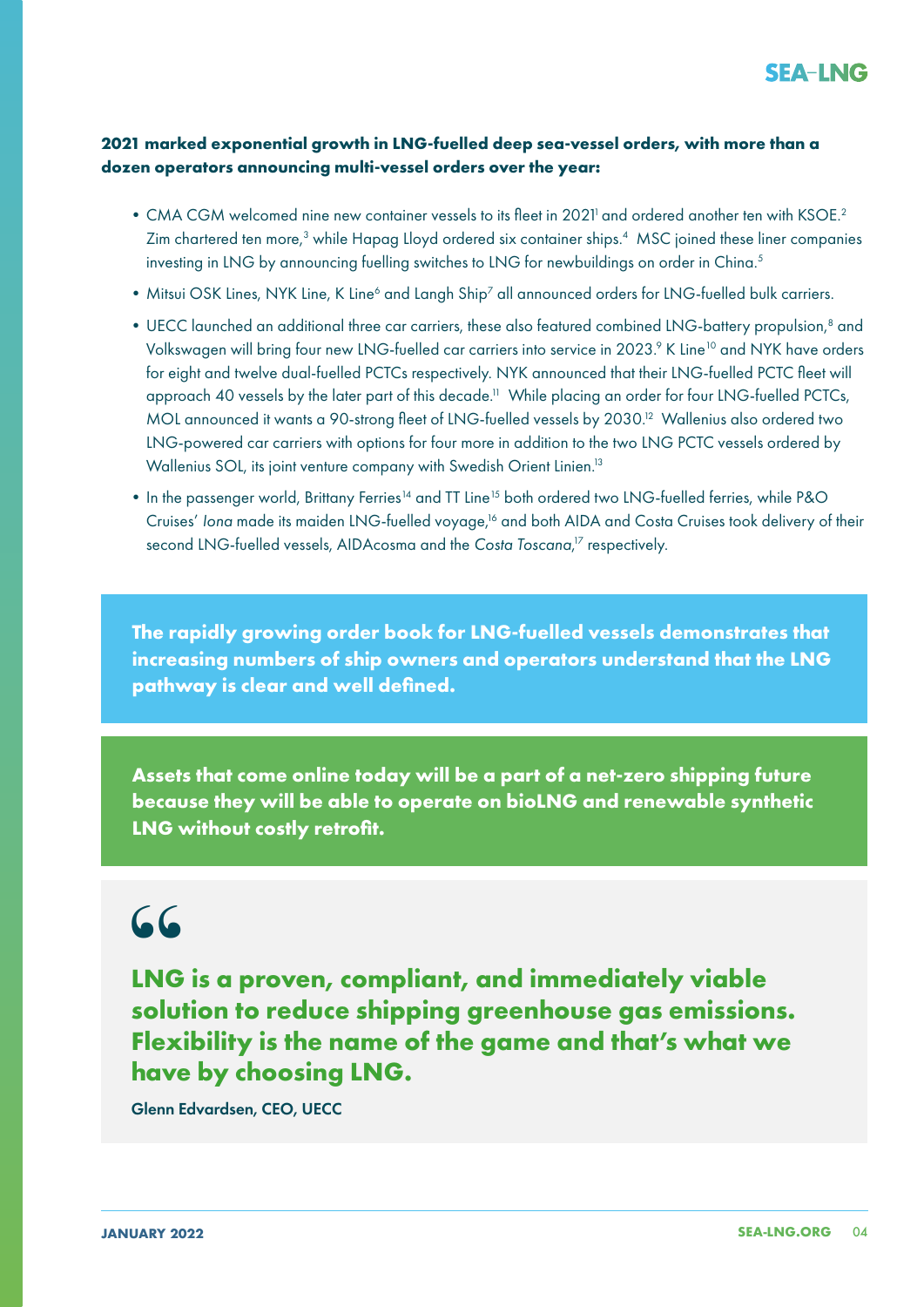## **GROWING GLOBAL INFRASTRUCTURE**

### **WORLDWIDE GROWTH IN LNG USE AND INFRASTRUCTURE**



### **Given the exponential growth in LNG newbuildings, DNV forecasts that demand for the fuel will triple to more than 3.5m tonnes by 2024. In support of this demand the build-out of LNG bunkering infrastructure continued in 2021.**

According to DNV – there are **now** 33 LNG Bunker Vessel (BV) in operation with a further 42 on order or under discussion. By end of 2022 BVs will be operating in northern Europe, the Mediterranean, USA, Canada, South Korea, Japan, Malaysia, China, Singapore, Brazil and South Africa. Other regions such as Australia are also investing in LNG bunkering.

LNG bunkering is available at 141 ports worldwide. Clarkson forecasts that this will grow to 170 ports in 2022. TotalEnergies is forecasting that LNG bunkering will represent 10% of global bunkering by the end of the decade.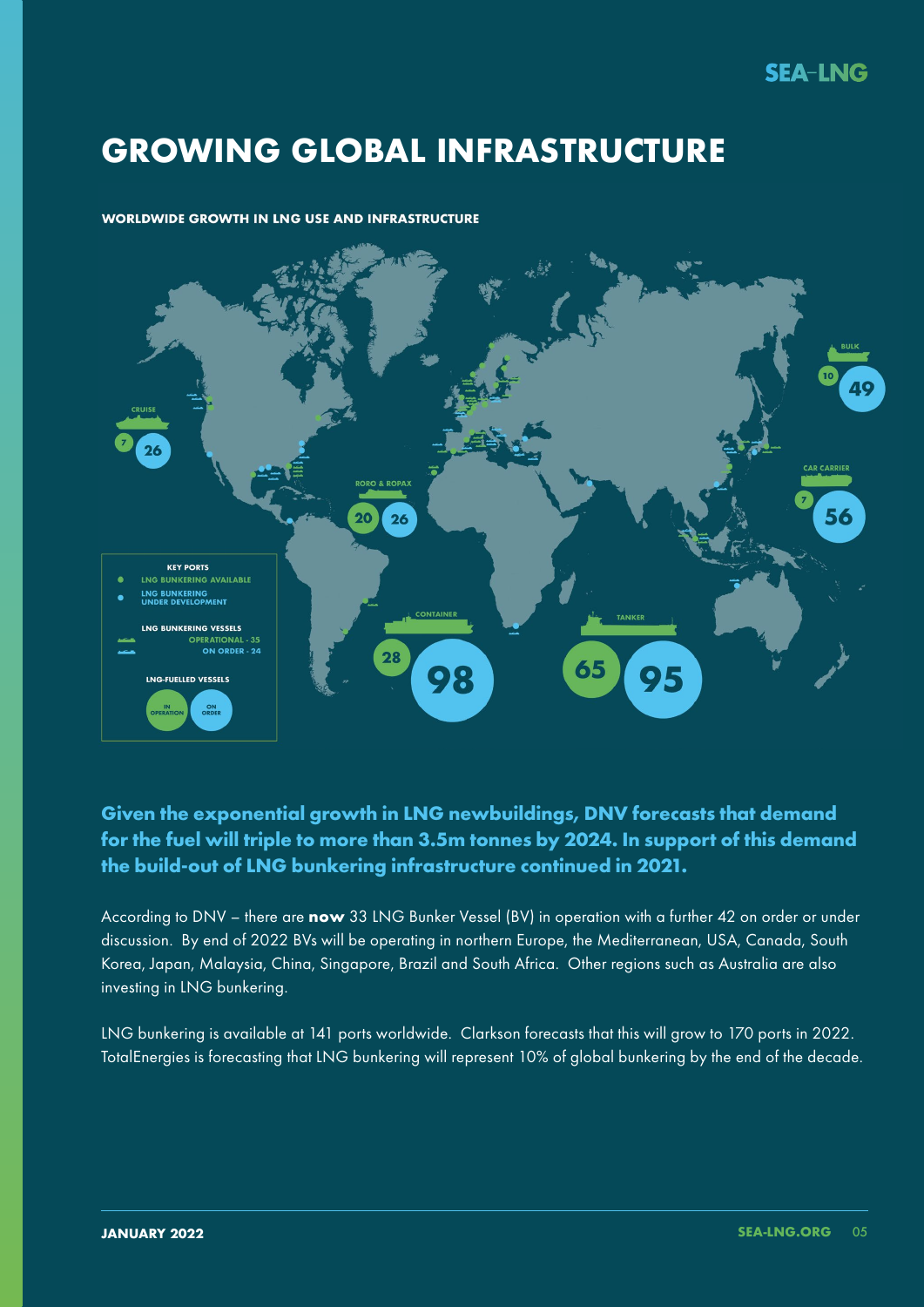### **SEA-LNG**

- •In 2021 Singapore bunkered its first LNG-fuelled container ship, when the *FuelLNG Bellina* provided ship-to ship bunkering for the *CMA CGM Scandola*. 18 Singapore MPA also awarded its third LNG bunkering licence to Total Marine Fuels.19
	- TotalEnergies also announced plans for LNG bunkering in Oman.<sup>20</sup>
	- •Sumitomo Corporation announced it would partner with Turkish pipeline operator BOTAŞ and Arkas Bunkering to bring an LNG bunkering hub to Turkey.<sup>21</sup>
	- •Stabilis Solutions Inc have signed memoranda of understanding to bring LNG as a marine fuel to the Port of Galveston, Galveston Wharves,<sup>22</sup> Cameron Parish Port,<sup>23</sup> Port Isabel<sup>24</sup> as well as the Port of Corpus Christi.<sup>25</sup>
	- Puget LNG opened for business in the Pacific Northwest of America.<sup>26</sup>
	- Shell supplied LNG for AET Tanker the *Pacific Ruby* in Port Canaveral.<sup>27</sup>
	- •Class society, RINA, was awarded a framework contract by the European Maritime Safety Agency that will help expand LNG bunkering and storage at ports in the Mediterranean, Black, and Caspian seas.<sup>28</sup>
	- ENN Natural Gass won China's first LNG Bunkering License to become a supplier at the Port of Zoushan.<sup>29</sup>

### **On the bunker vessel front:**

- Shell continues to charter new Bunker Vessel tonnage, including a 20,000  $\text{m}^3$  newbuilding from Avenir. $^{30}$
- TotalEnergies ran sea trials for its LNG bunkering vessel in Marseille.<sup>31</sup>
- Norway-based Kanfer Shipping ordered two LNG bunker vessels.<sup>32</sup>
- •Societe Generale facilitated the provision of financing to Pan Ocean for one of the world's first purpose-built LNG bunkering vessels.<sup>33</sup>
- Seaspan ordered a bunker vessel for the US West Coast<sup>34</sup> and Fratelli Cosulich for operations in the Mediterranean.35
- •The largest Articulated Tug and Barge Unit (ATB) ever built in the USA, the *Clean Canaveral* was delivered to Polaris New Energy by Fincantieri Bay Ship Building. A second ATB of similar size has already been contracted between the two parties.<sup>36</sup>
- •Shell entered an agreement with Crowley Maritime Crop to develop an LNG bunker vessel along the East Coast of the USA.37

**All LNG bunkering infrastructure as well as the supporting bulk LNG and natural gas systems can transport, store and deliver bioLNG and renewable synthetic LNG without any modifications and additional investment.**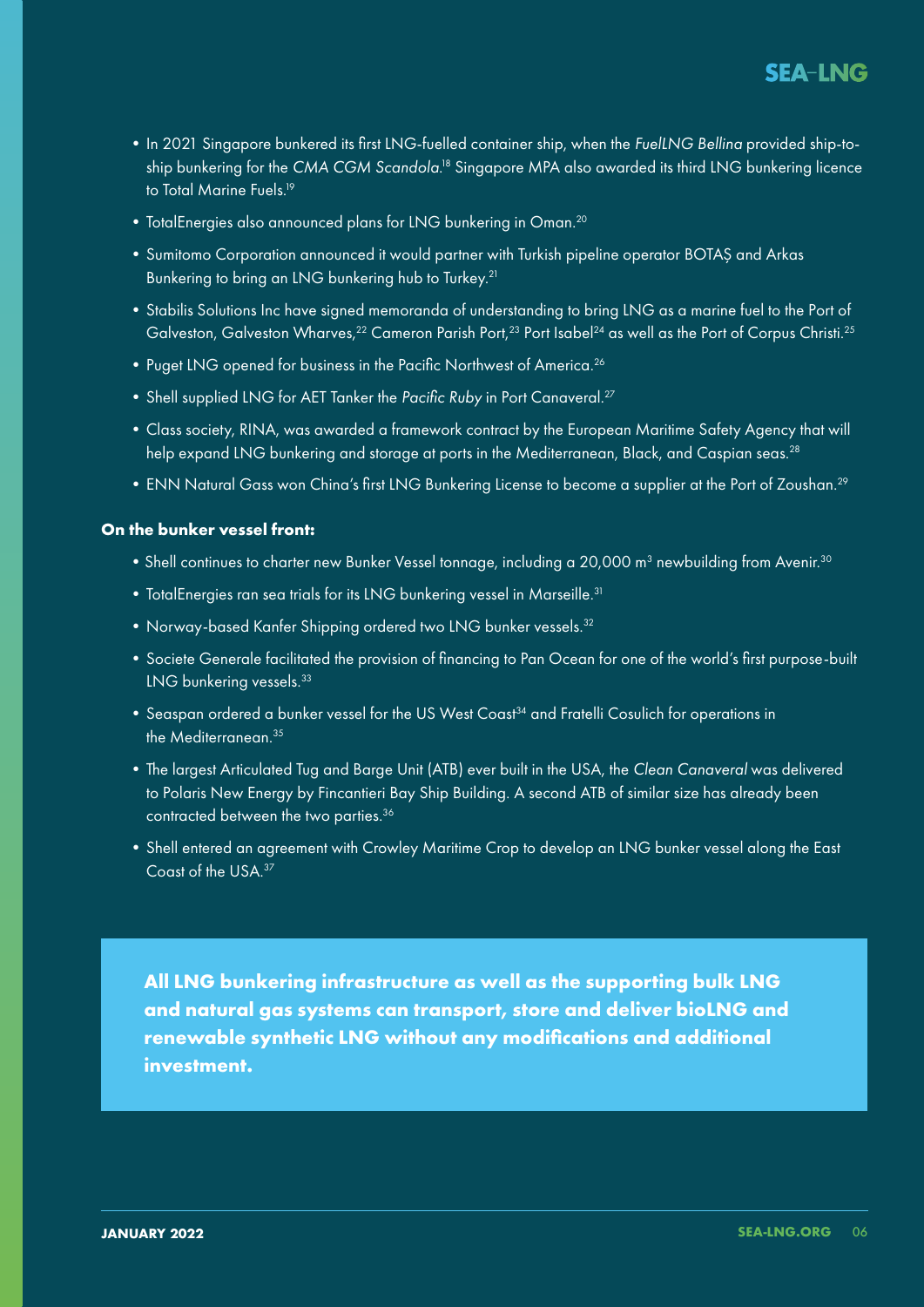### **SEA-LNG**

## **STARTING SHIPPING'S DECARBONISATION JOURNEY NOW**



The LNG pathway offers a viable route towards a zero-carbon future for shipping through its bioLNG and renewable synthetic LNG variants. Crucially, this well-defined and accepted pathway enables shipping to make progress towards decarbonisation immediately. On a well-to-wake (WtW) basis, LNG offers a 23% cut in greenhouse gas emissions over oil-based marine fuels **today.** There is no need to wait a decade or longer for other, untried and unproven fuels. LNG and the pathway provide real carbon reductions **now.**

In April 2021, Sphera, an ESG consultancy, published its 2nd Lifecycle GHG Emission Study on the use of LNG as a Marine Fuel. This updated its earlier 2019 paper with the latest data available from engine OEMs and fuel suppliers. Participants included Caterpillar, GE, MAN Energy Solutions, Rolls Royce (MTU), Wärtsilä, and Winterthur Gas & Diesel, as well as ExxonMobil, Shell, and **now** TotalEnergies on the supply side.

As well as demonstrating the 23% reduction in GHGs, the study reaffirmed the benefits to local air quality with analysis showing LNG combustion in the latest engines produced next to no emissions of SOx, NOx or particulate matter.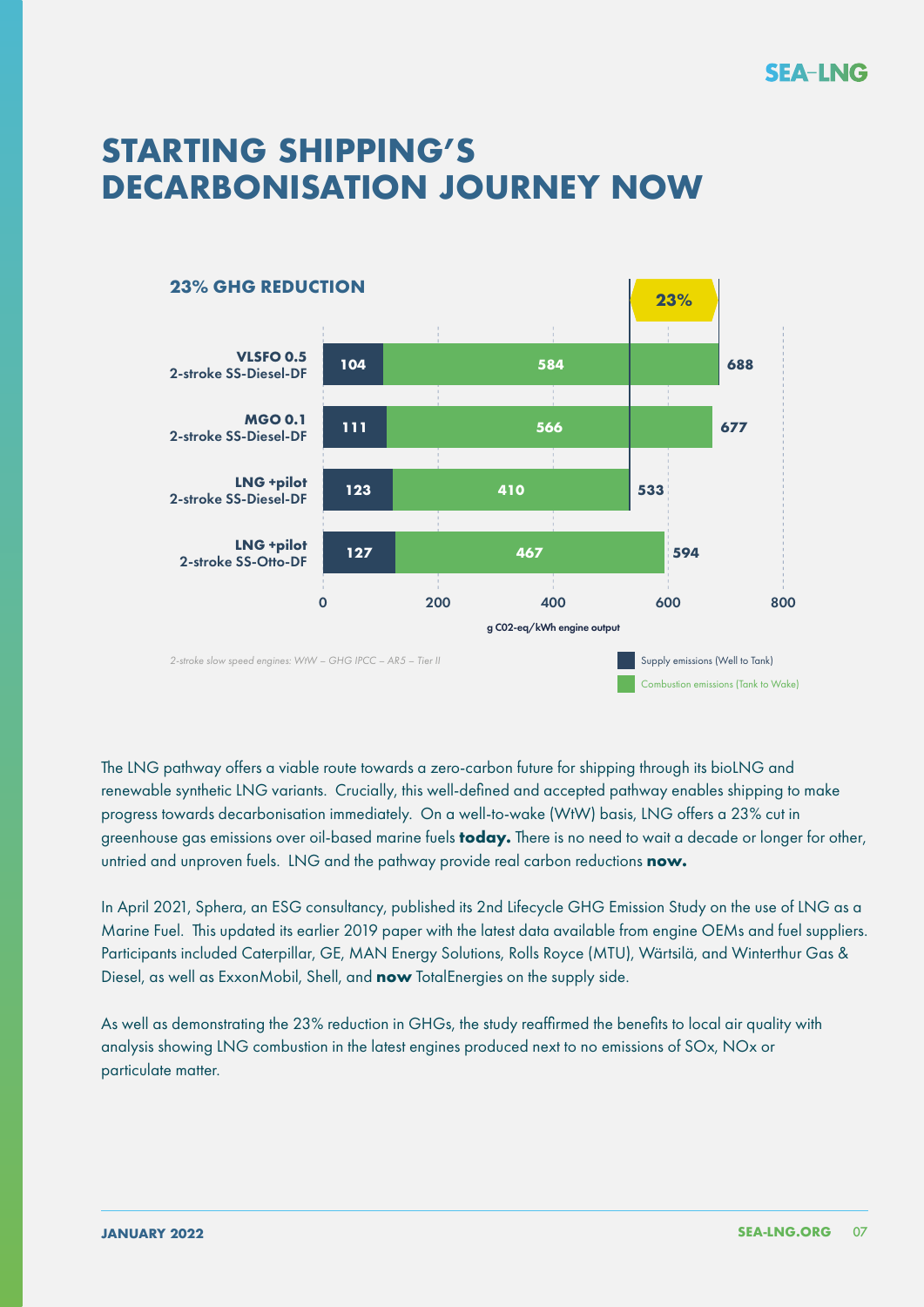The Sphera study also stated that by 2030, engine manufacturers forecast that technological improvements will mean all LNG-fuelled engine technologies have will negligible levels of methane slip. This prediction was backed up by engine manufacturer Wärtsilä's November announcement of the commercial launch in 2022 of their bespoke technology which, when retrofitted to low pressure engines, effectively eliminates methane slip. Further, 2021 orders show that around three-quarters of all newbuildings are opting for high-pressure engines which already have minimal slip. Methane slip is **now** no longer a viable argument against the use of LNG, as technological innovation has essentially solved the problem.

To ensure a level playing field, alternative fuels must be evaluated using a full lifecycle GHG analysis conducted to international standards. The Sphera study meets these criteria for LNG and its pathway forward. The Sphera study shows the potential for bioLNG and renewable synthetic LNG. This study adds to the growing body of evidence which proves that we can **decarbonise shipping now** using LNG.

# **" It is also important to do things today, not only in the future.**

Rolf Habben Jansen, CEO, Hapag Lloyd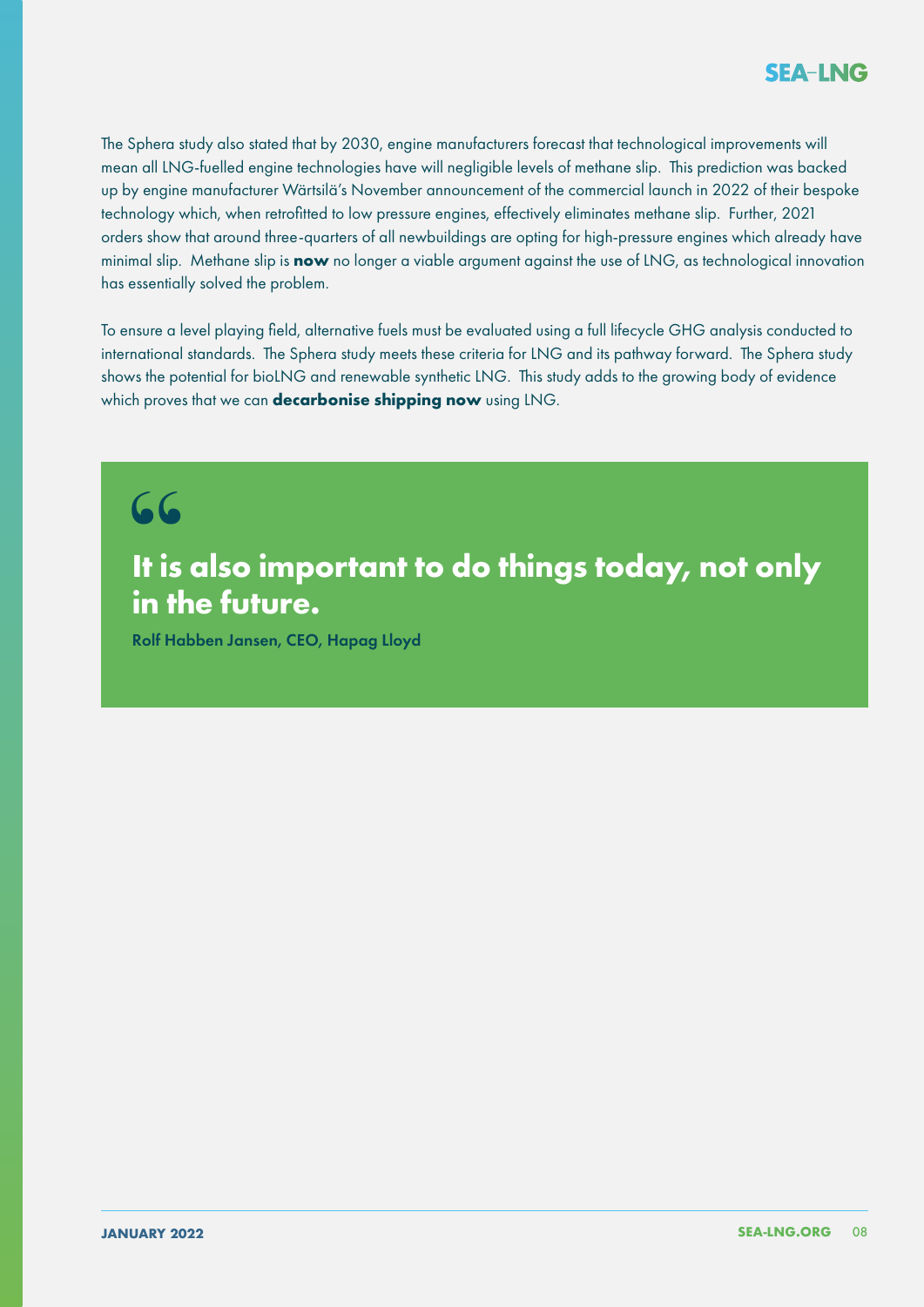## **LNG'S STAIRWAY TO A DECARBONISED FUTURE**



LNG technology to deliver GHG cuts is available **now** and is lighting the way for wider adoption of bioLNG and renewable synthetic LNG. Bio and synthetic LNG will produce no new carbon emissions when used in shipping. LNG is different to alternative marine fuels, as the change from heavy fuel oils to fossil LNG to bioLNG and onwards to renewable synthetic LNG cuts GHG emissions down a virtuous environmental stairway. With existing vessels, established supply chains and decades of investment in bulk infrastructure, the cost to the industry of using LNG pathway fuels, both financially and in terms of carbon emissions, is significantly less than for other alternative fuels being considered. Suggesting that the industry can spend trillions on new infrastructure when the LNG pathway is clear and already funded to a large extent is neither financially appropriate nor necessary.

BioLNG is available commercially in northwest Europe, **now.** Suppliers are quoting prices for delivery of bioLNG bunkers in Rotterdam, the biggest marine fuel bunkering hub in Europe, and in a number of North Sea and Baltic Sea ports. No changes are needed on board the vessel for its safe use. The world's largest LNGfuelled vessel, the *CMA CGM Jacques Saade* used a 13% BioLNG mix when refuelling in Rotterdam as early as 2020. In September 2021 JAXLNG together with Element Markets supplied a BioLNG blend to Tote's *Isla Bella* in Jacksonville, completing the first renewable LNG bunkering in the USA.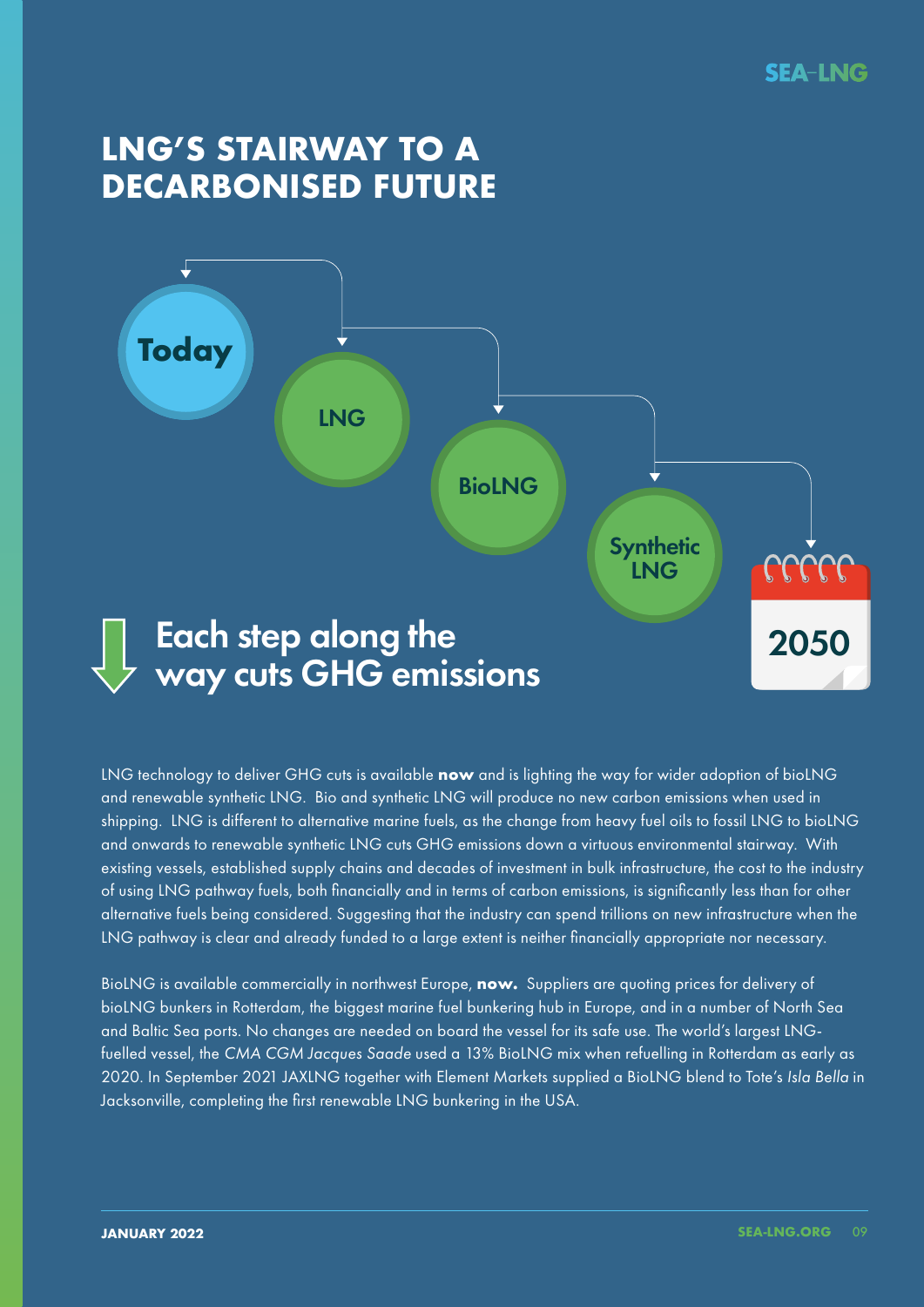BioLNG produced from sustainable biomass resources has massive potential, as shown in the [CE Delft study](https://sea-lng.org/reports/availability-and-costs-of-liquefied-bio-and-synthetic-methane-the-maritime-shipping-perspective/) and analysis by the International Energy Agency. Supplies are forecast to rise dramatically as businesses like Wärtsilä, Biokraft, Gasum, Titan LNG and CMA CGM step in to increase production capacity. Gasum is confident it has enough capacity to meet market demand for carbon neutral fuels with its bioLNG production and at a lower cost than other future alternative fuels.

For renewable synthetic LNG, the pathway is becoming clearer. Like other synthetic fuels, such as green ammonia and green methanol, it is made from hydrogen produced from electrolysis using renewable electricity. Between 70% and 80% of the cost of all of these synthetic fuels is related to the cost of producing the hydrogen feedstock. However, the fact that renewable synthetic LNG can be used in existing vessels and transported, stored and bunkered using existing infrastructure means the total cost of the pathway is likely to be significantly lower for renewable synthetic LNG than it is for other synthetic fuels.

In September 2021 Unifeeder, working with MAN Energy Solutions conducted the world's first bunkering of carbonneutral synthetic LNG when it fuelled the ElbBlue in Brunsbüttel, Germany. And in November CMA CGM and ENGIE signed a wide-ranging partnership aimed at developing e-methane (renewable synthetic LNG), with several projects already identified in Europe.

## **"**

**We are convinced that bioLNG and e-methane will be part of the solution for decarbonation of shipping. That's why we are partnering with global industrial leaders and lawmakers to accelerate its production and promote its usage.**

Christine Cabau Woehrel, EVP Operations and Assets, CMA CGM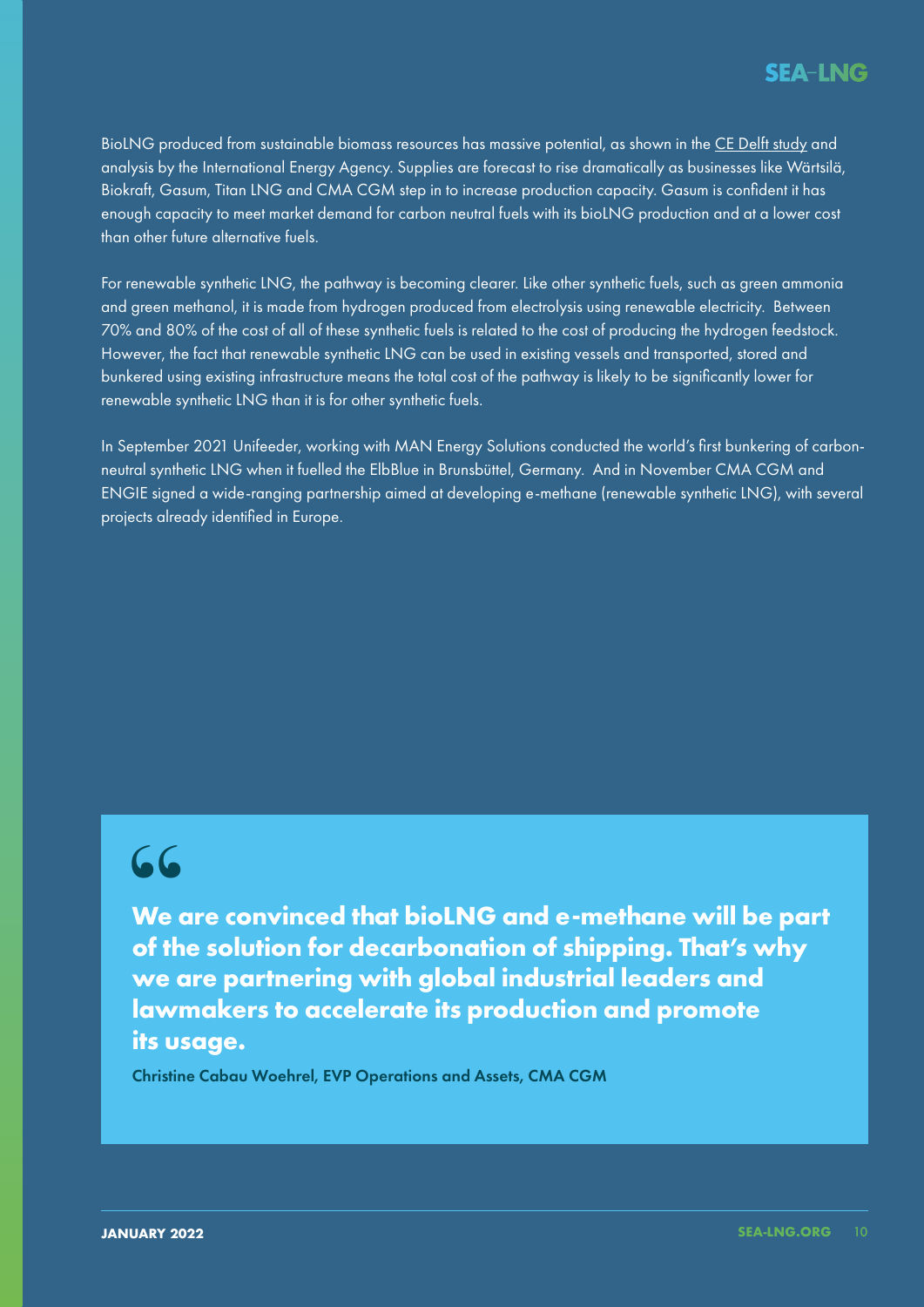## **DELIVERING COMPLIANCE**

**LNG is a fuel in transition able to meet existing and expected regulation. By switching to the LNG pathway, operators can immediately cut carbon emissions with fossil LNG and - combined with other energy-efficiency measures meet the IMO's decarbonisation targets for 2030.** 

In the longer-term towards 2050, as the LNG pathway progresses to carbon-neutral fuels, they will be able to meet increasingly stringent regulatory targets through the use of drop-in fuels and eventually total conversion to bioLNG or renewable synthetic LNG.

LNG also provides a long-term competitive advantage for owners seeking preferable lower-cost finance through the Poseidon Principles. Analysis shows that ships opting for LNG can benefit for seven plus years of emissions compliance for preferable asset financing versus conventional vessel fuels like HSFO, VLSFO, and MGO. Likewise, LNG as a marine fuel may benefit vessels with an immediate elevation of two grades, vaulting a moderate 'C' rating ship to major superior 'A' on the IMO's Carbon Intensity Indicator (CII) for operations. CII is a gauge of how efficiently all ships transport cargo measured in grams of CO2 emitted per deadweight ton capacity nautical mile.

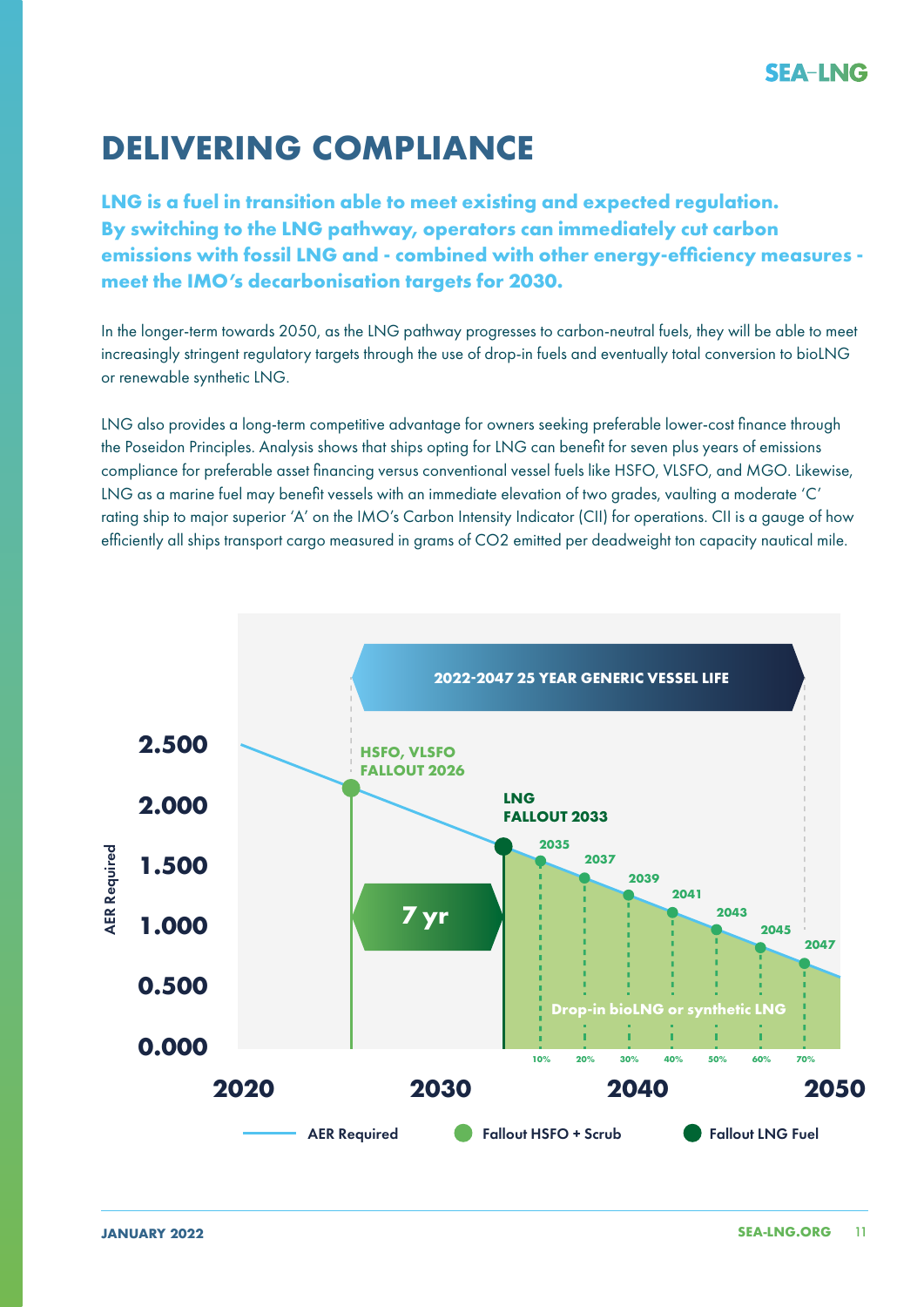The EU's proposed "Fit for 55" package of legislation is broadly aligned with SEA-LNG's position that goal-based and technology-neutral policies are needed to ensure innovation and a level playing field for all low and zerocarbon marine fuels. Decarbonisation of shipping will require a basket of different fuels and propulsion systems each evaluated on a full well-to-wake GHG lifecycle basis.

From COP26 in Glasgow, the Global Methane Pledge, backed by 100 countries calling for a 30% reduction in methane emissions by 2030, is also a welcome development. It incentivises stronger action on methane emissions, which will create certainty for the shipping industry around fuel and engine choices, tackling the challenges of methane in the value chain.

## **"**

**There is no doubt that low or net-zero forms of natural gases must be in the basket of future fuels, which will power the global shipping fleet in the coming decades.**

Bud Darr, Executive Vice President, Maritime Executive & Government Affairs, MSC Group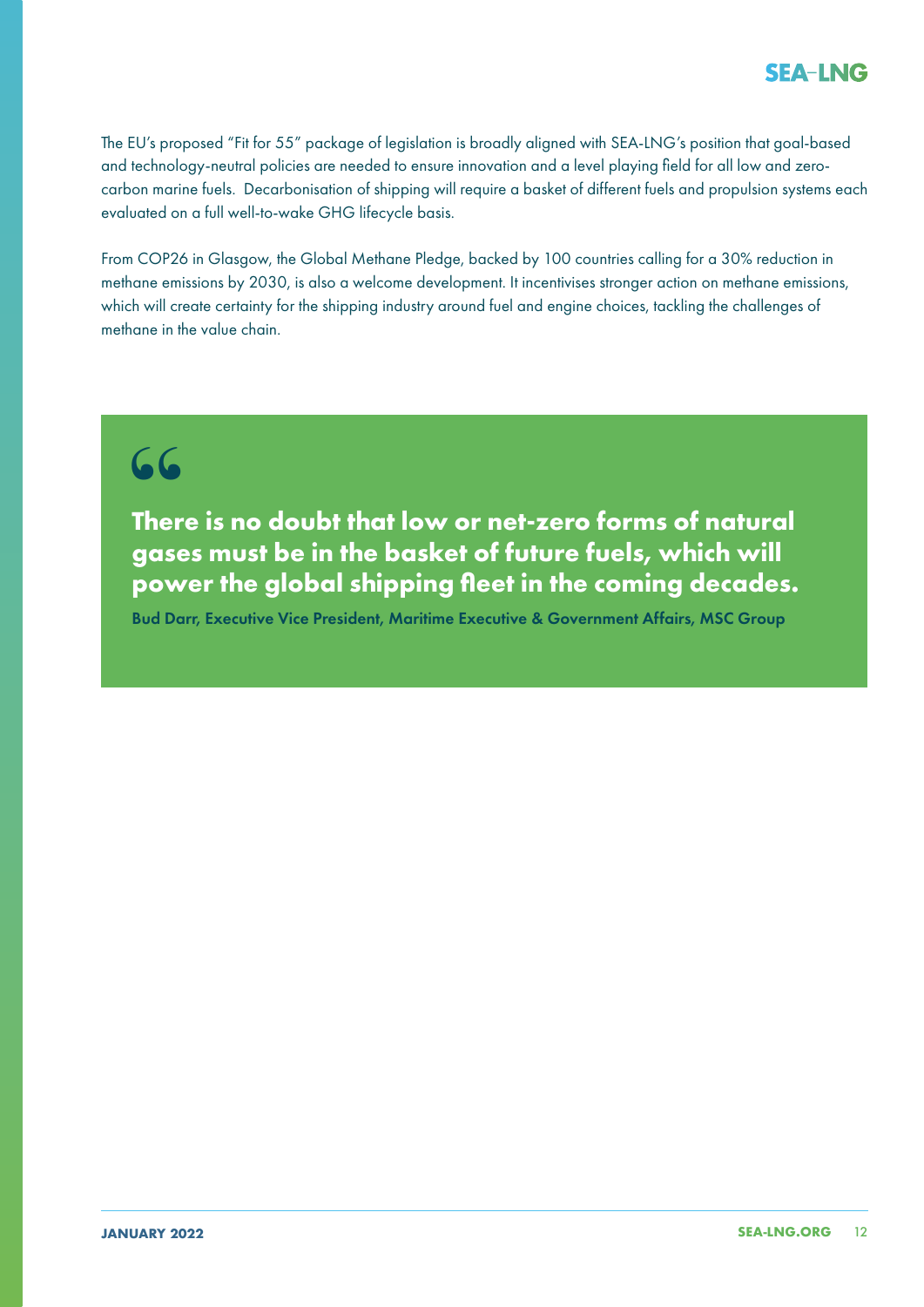## **CONCLUSION**

### **Record year**

The rapidly growing order book for LNG-fuelled vessels illustrates that increasing numbers of ship owners and operators understand the environmental and climate benefits of LNG.

LNG-fuelled vessels and infrastructure invested in **today** will be part of a net zero-future as they can use and deliver bioLNG and renewable synthetic LNG once these fuels become more broadly available.

Decarbonisation can start **now.** On a well-to-wake basis, LNG offers a 23% cut in greenhouse gas emissions over oil-based marine fuels **today.** There is no need to wait a decade or longer for other, untried and unproven fuels.

BioLNG from sustainable biomass resources is increasingly available and has massive potential to scale while renewable synthetic LNG will play a key role in maritime decarbonisation as renewable electricity and the electrolyser capacity to produce hydrogen feedstock grows.

The road ahead will not be easy. Polices, at both the global and regional level, should be goal-based and technology-neutral, creating a level playing field for the development of low and zero-carbon marine fuels and propulsion systems. But the fact remains that, as of **today**, the LNG pathway is the only clear, practical and financially realistic route to decarbonising shipping.

### **Waiting is not an option.**

## **"**

**LNG offers the simplest and lowest risk transition to zeroemissions for the maritime sector, starting now.**

Peter Keller, Chairman, SEA-LNG